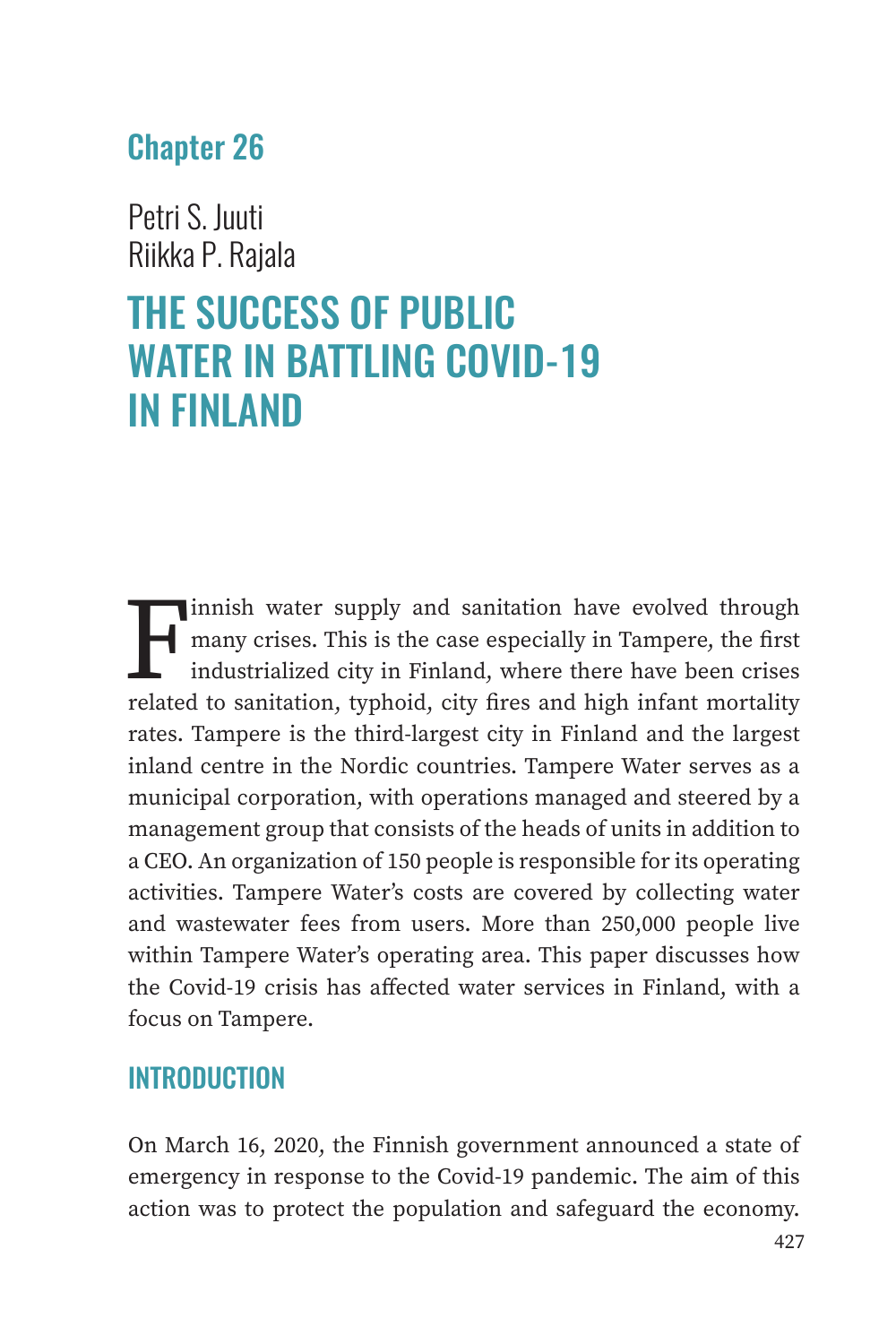Persons over 70 years of age were instructed to avoid contact with others. Schools, educational institutions and universities were closed, and contact teaching was suspended and replaced by alternative methods, such as distance learning. Only early childhood education, care units and pre-primary education were allowed to operate. Public gatherings were limited to a maximum of 10 persons. Travelling to and from the Uusimaa region (the Helsinki metropolitan area) was also forbidden, with few exceptions. In early May, the government decided on a hybrid strategy to manage the coronavirus crisis and start lifting the restrictions.

We asked Finnish water utilities to tell us how the pandemic has affected their work. We interviewed seven water utilities in a Zoom meeting in June 2020 and sent a Webropol questionnaire via email to 90 water utilities (of which 20 responded). We had a second Zoom meeting with the same seven water utilities in September 2020.

#### A MANAGEABLE CRISIS

Overall, Covid-19 has not caused a crisis for water utilities in Finland, although their experience is varied. One indication of this was how the pandemic has affected customer relations and communication, with most respondents experiencing some disruptions but nothing they could not manage (see Table 26.1).

Most water utilities switched their customer service to operate online and via telephone so that their offices were not open to the public. Tampere Water, for example, announced that: "Our customer service is closed for the time being. We serve by e-mail and telephone as well as through the online service. Via online service you can check information about your own connection, water use and invoicing in real time." All personnel that could do so started to work from their homes. In some cities, plumbers worked in designated pairs, avoiding contact with others: "Plumbers leave for destinations directly from their homes. All contact with customers and co-workers is avoided and minimized. No urgent work will be post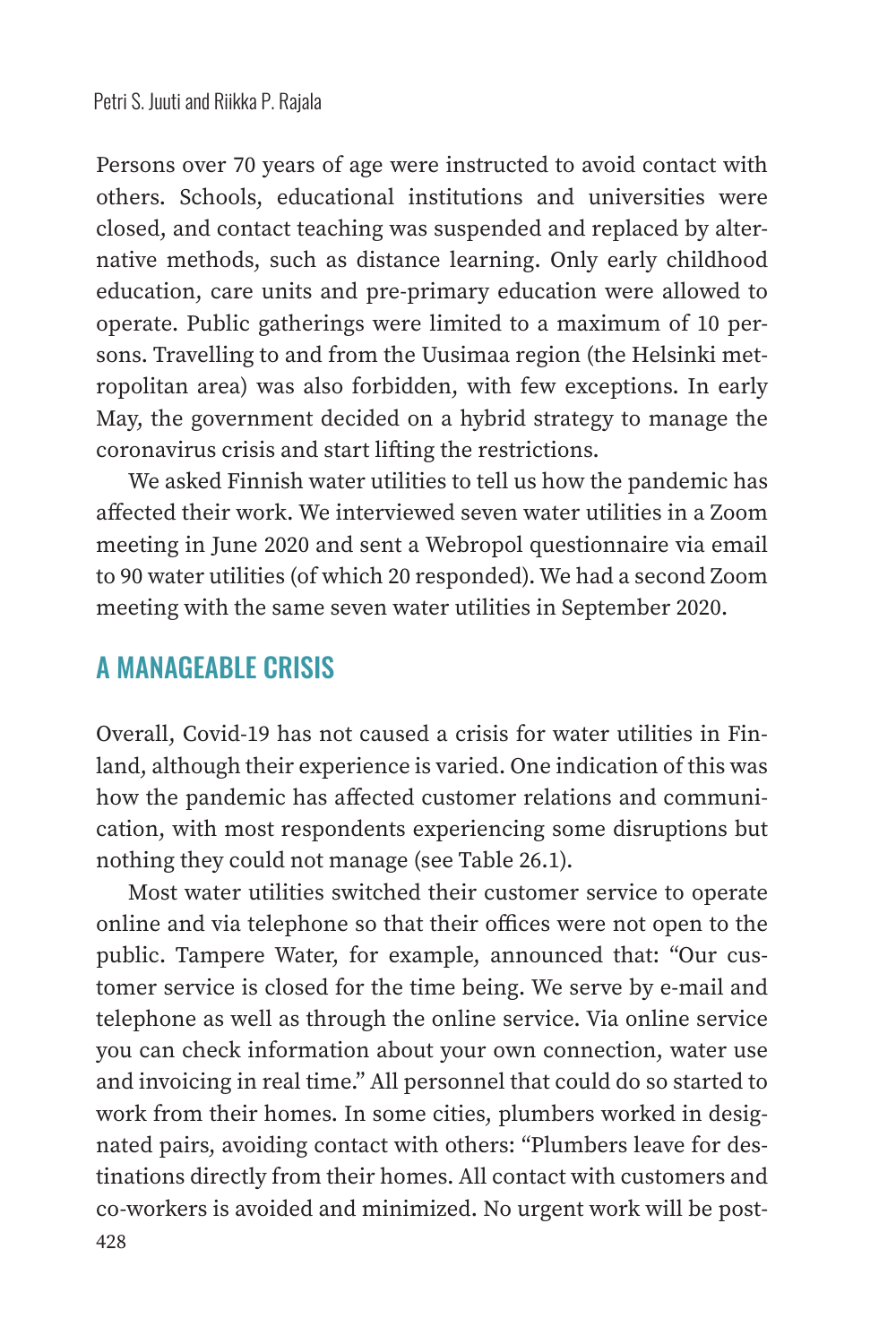poned to the future." Coffee rooms and break rooms were closed, or only a few people were allowed to enter at the same time. Water utility managers' aims were to make sure that staff members would not be exposed to the virus (and potentially end up in quarantine) and to guarantee that water services would always remain running.

#### Table 26.1

| How Covid-19 has affected customer relations and communications (number<br>of water utilities who mentioned each action)                         |
|--------------------------------------------------------------------------------------------------------------------------------------------------|
| Customer service office closed (6) or limited (1). Visits to water utility offices<br>forbidden. Services available on the Internet or by phone. |
| Information and instructions available through webpage and other media (10)                                                                      |
| Non-urgent tasks postponed. No visiting customers unless in an emergency (8)                                                                     |
| More online services (5)                                                                                                                         |
| All meetings rescheduled or organized using Microsoft Teams or Skype (2)                                                                         |
| Water museum events cancelled (1)                                                                                                                |
| Distance working whenever possible (1)                                                                                                           |
| Only one worker per vehicle (1)                                                                                                                  |
| Source: Webropol survey conducted by the authors                                                                                                 |

Although Finnish water utilities have contingency plans for different situations and emergencies, there were no direct plans on how to deal with a pandemic such as this. As one respondent noted, "the instruction from higher up to follow the emergency instructions was frustrating because waterworks did not have instructions for such an emergency. So, we used common sense and applied general guidelines when deciding what to do."

Water utilities also worked together to exchange information after the crisis started. There was dialogue between neighbouring urban water utilities and especially between those that already had cooperation mechanisms in place. One water utility told us that they immediately agreed that if any of neighbouring utilities were in trouble they would lend staff for essential tasks. The leader of a small wastewater treatment plant told us that they had considered bringing in extra staff from outside, but this was not necessary in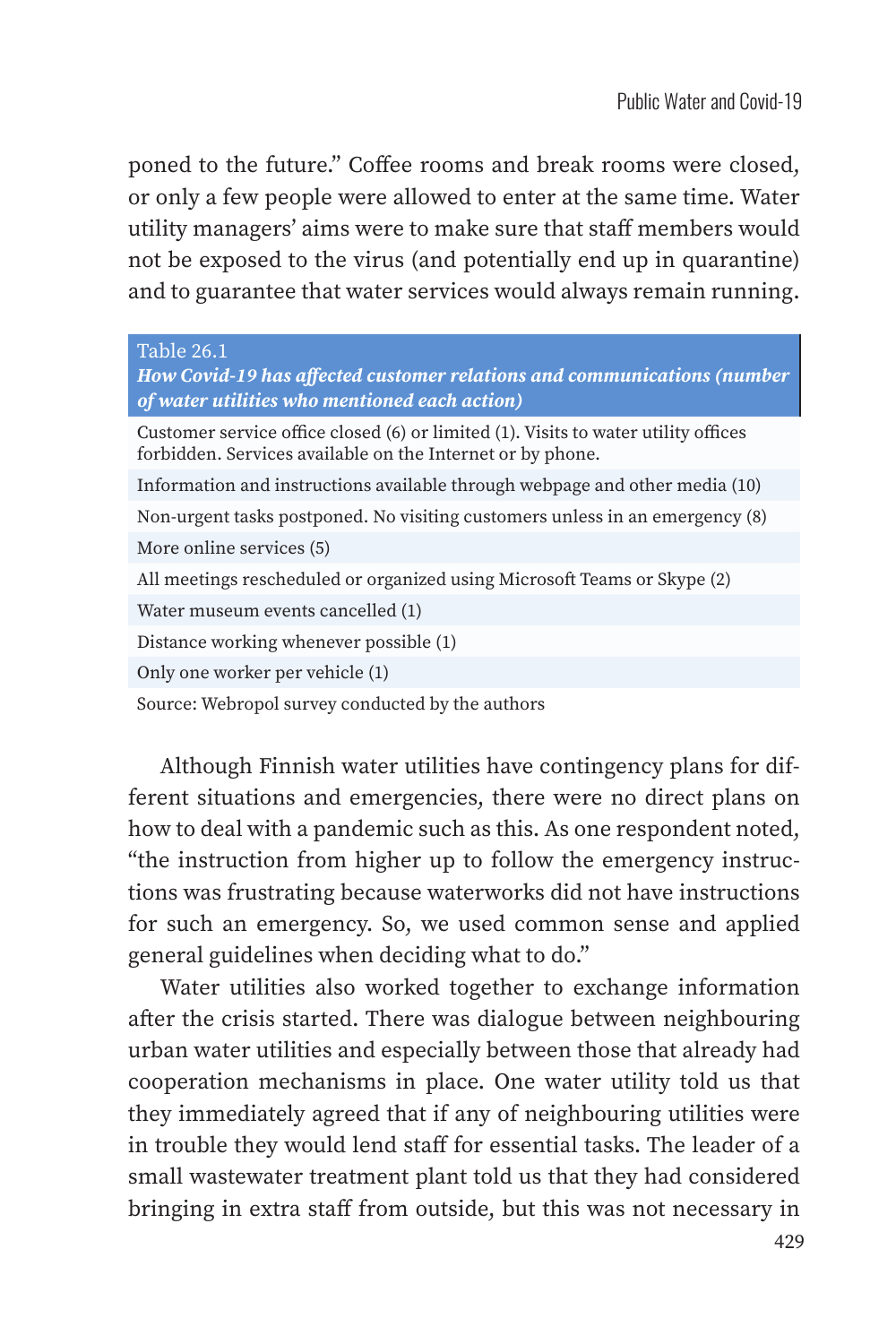the end because staff remained healthy.

Nationwide, the Finnish Water Utilities Association (FIWA) played a significant role as a data collector and mediator between different water utilities. An online seminar they organized featured 220 water utilities sharing experiences. Also, a weekly online meeting organized by FIWA brought together authorities and water utilities. Around Tampere, for example, environmental and healthcare authorities convened water utilities in the Pirkanmaa region. There was a lot of unofficial discussion between different actors. In addition to FIWA, two other actors played an important role as sources of information on Covid-19: the Finnish Institute for Health and Welfare (THL) and the Finnish Institute of Occupational Health (FIOH). Finnish water utilities were also interested in experiences on a European scale, although no information was available in our interviews about this cooperation (on this point of pan-European cooperation, see the chapter on Aqua Publica Europea in this volume).

As water utilities in Finland are owned by municipalities (mainly limited corporations or business enterprises), cities cooperated closely at the beginning of the crisis, and the exchange of information between the water utility and the city was effective. In one case, we heard that a water utility reacted to the virus faster than the city and shut down its customer services while the city was still considering its actions.

One of Tampere Water's decisions was to stop visits to their offices. Some of their staff started working from home. Nevertheless, water quality remained the top priority at all times, and wastewater was monitored in the wastewater treatment plant (with no traces of Covid-19, although in Helsinki, there were traces of the virus found in wastewaters from the Viikinmäki wastewater treatment plant). Tampere Water increased communication on their website. They cooperated with the authorities on data collection and closed their customer service point. The utility also prioritized and increased communications directed at staff members.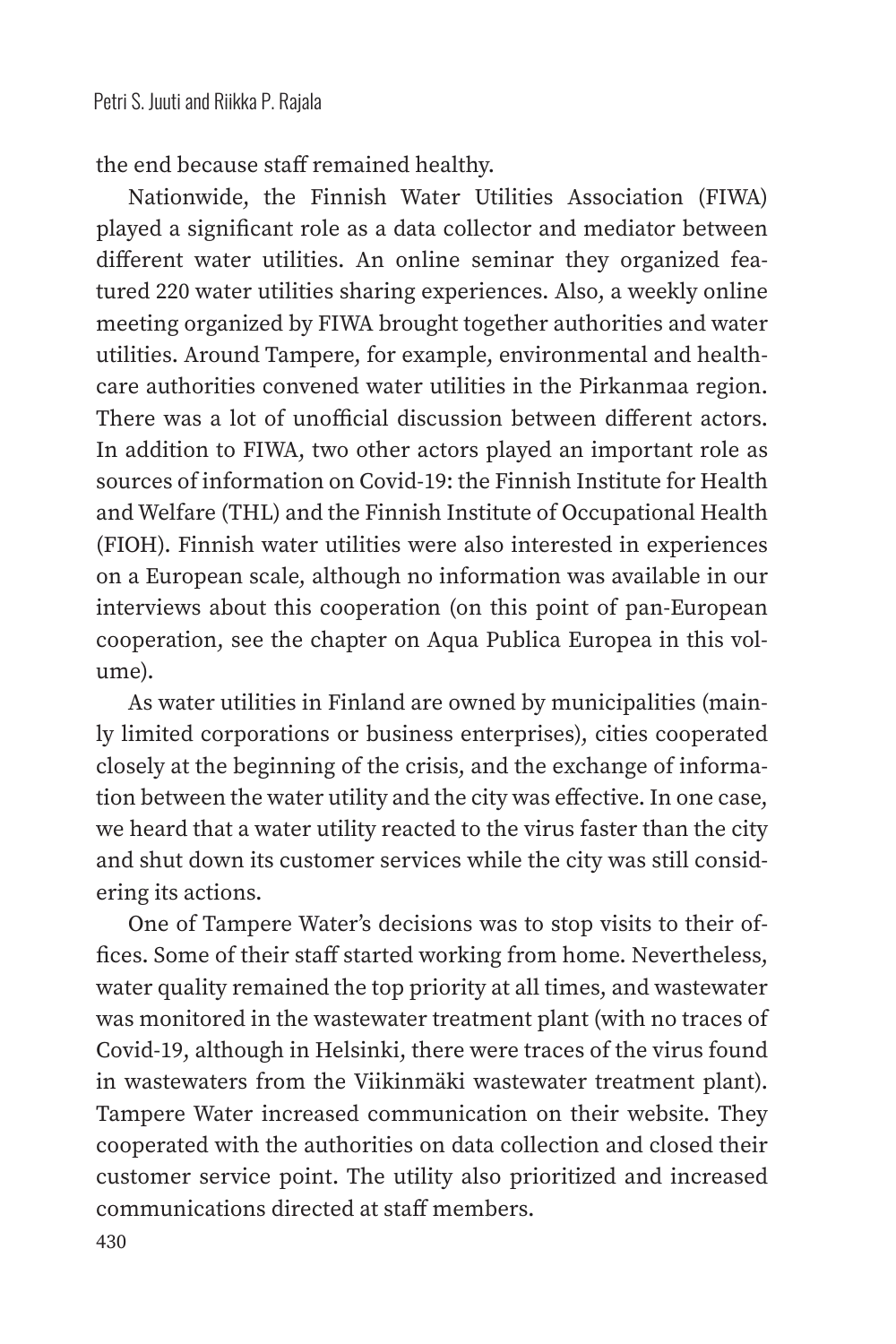### CONCLUSION

Finland cancelled its state of emergency on June 15, 2020. By June 25, the number of Covid-19 fatalities in the country was 327, with deaths per million people at 59. Finland started to remove restrictions, and the city of Tampere also began to open up some services (e.g. public swimming pools and playgrounds). However, Tampere Water has approached its return to normal activities slowly. Water utilities have said that they will maintain precautions until at least the end of 2020. It seems that most office staff are still working remotely. Only a small number of workers have indicated that they want to return to the office. Some water utilities have considered enabling more telework in the future, when the crisis is over.

Nevertheless, one water utility told us that in June and July, it seemed that the staff had already forgotten precautions because there were almost no infections outside metropolitan areas of Finland. This was addressed and discipline was restored to re-establish precautionary measures. Again, precautions had to be strictly followed.

Covid-19 did not cause a crisis for water utilities in Finland. Having a municipally owned water utility has proved to be the right historical choice, since it enables seamless cooperation with the other municipal organizations to this day. The water utilities we interviewed actively exchange experiences with other water utilities and are ready to assist other water utilities during potential emergencies.

#### ACKNOWLEDGMENTS

This paper is based on research done by the CADWES research team in the Faculty of Built Environment at Tampere University, Finland. We thank the VEPATUKI research cluster for their support. We would also like to thank the representatives from the following wa